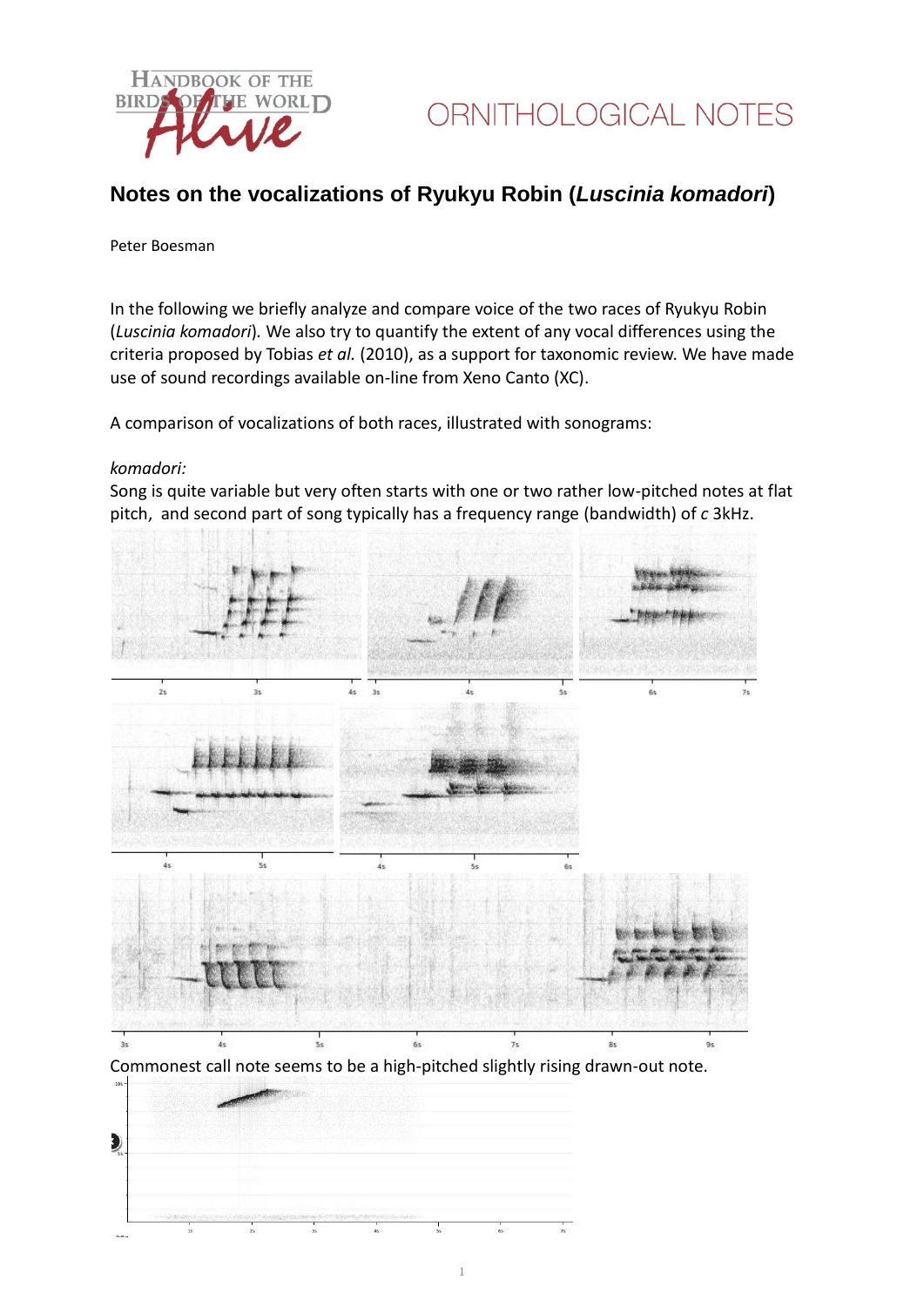

## ORNITHOLOGICAL NOTES

A second call, which is occasionally heard, is a low-pitched subdued "drrrr". All recordings are from Amami Island, there may be vocal differences with birds of the same race from other islands.

#### *namiyei:*

Song is quite variable but very often starts with one or a few high-pitched notes, and second part of song may have a large frequency range (from *c* 3 to *c* 7kHz)



Commonest call note (8 recordings out of 20 recordings on XC, others being song) is a short rising rattle, given single, in pairs or triples.



A second call is a high-pitched "tseeee", which is shorter than in *komadori* (Chikara 2013).